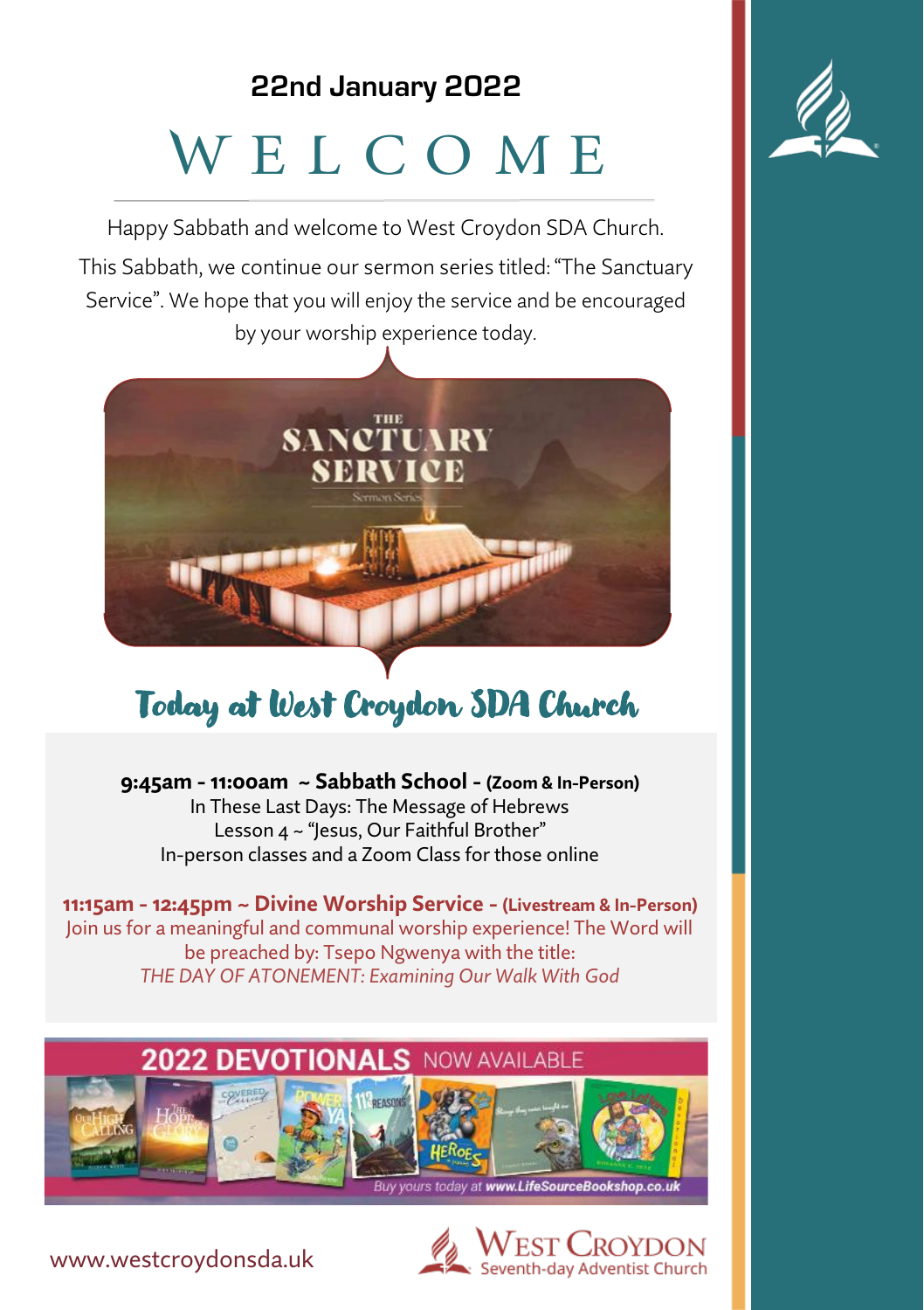

09:45am - 11:00am

## **SABBATH SCHOOL**

**Church At Study**

**Topic of the Quarter:**  *In These Last Days: The Message of Hebrews Lesson 4 "Jesus, Our Faithful Brother"* 

**Opening Remarks & Prayer -** Tracey Patterson **Opening Hymn -** Chioma Uzoma *Hymn: 358 - Far and Near the Fields Are Teeming*

**Scripture Reading** - Tracey Patterson **Reflection** - Chioma Uzoma

**- - CLASS AT STUDY - -** *Interactive Whole Church study taken by Sergio Fonseca*

**Mission Story** - On screen **Offering -** Chioma Uzoma **Testimonies -** Eld Courtney Hoilett **Ten Minute Spot -**

**Closing Hymn -** Chioma Uzoma *Hymn 216: When the Roll Is Called Up Yonder* **Closing Prayer** - Eld Courtney Hoilett

11:15am - 12:45pm

**Divine WORSHIP**

**Introit -** Praise Team **Call To Worship -** Tricia Longdon **Opening Hymn** - Tricia Longdon *Hymn 337: Redeemed!*

**Welcome** - Chioma Uzoma **Praise & Worship** - Praise Team **Pastoral Prayer -** Sergio Fonseca

**Tithes and Offering -** Chioma Uzoma **Children's Story -** On screen **Scripture Reading -** Eld John Bishop *Leviticus 16:29-34*

**Introduction to Speaker** - Eld John Bishop **Meditational Song -** Hyacinth Bishop & Sergio Fonseca

**The Word of God -** Tsepo Ngwenya Sermon Title: THE DAY OF ATONEMENT: Examining Our Walk With God

**Closing Hymn -** Eld John Bishop *Hymn 335: What a Wonderful Saviour*

**Benediction -** Tsepo Ngwenya

# **Announcements**

### **Corona Virus Update**

Given the speed at which the Omicron virus is spreading please note the following urgent changes:

**1.** Compulsory face masks to be worn at church. This is now a legal requirement.

This silent killer is still with us and claiming the lives of many across our conference. Our sympathies are extended to the families of those who have recently been bereaved. We encourage you to remain vigilant and continue to adhere to the COVID protocols.

### **Children's Mental Health Week**

11 February 2022

SEC Children's Ministries in partnership with Cornerstone Counselling Register to attend via Eventbrite.<http://cmhw0222.eventbrite.co.uk>

**2022 Sabbath School Quarterlies ~** Forms are available on the deaconry table to order your Sabbath School supplies alternatively order online at [www.LifeSourceBookshop.co.uk](http://www.LifeSourceBookshop.co.uk)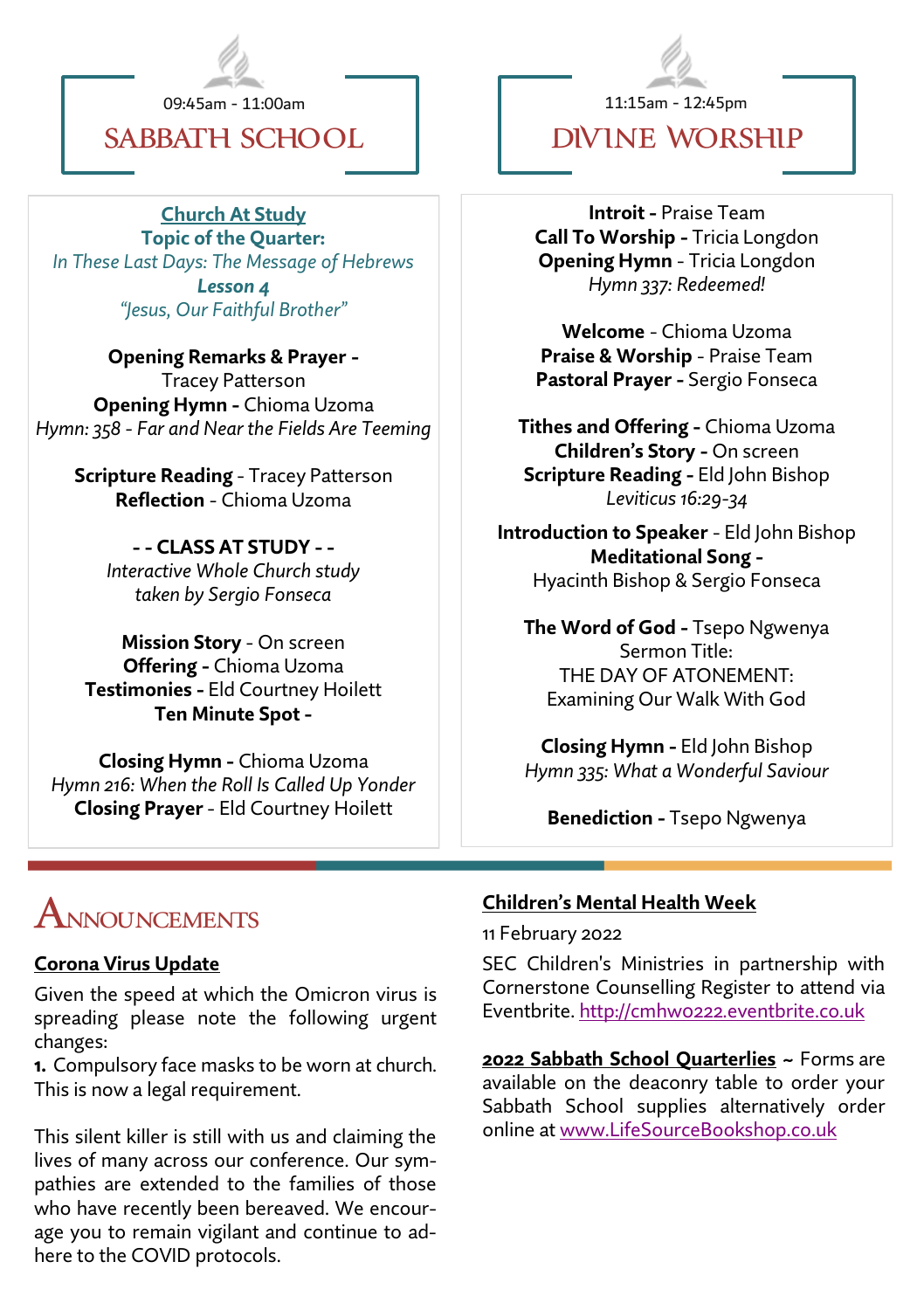**2022 Sabbath School Quarterlies ~** Forms are available on the deaconry table to order your Sabbath School supplies alternatively order online at [www.LifeSourceBookshop.co.uk](http://www.LifeSourceBookshop.co.uk)

**On Demand** ~ Remember to visit our website to view our past services on YouTube Remember to 'like' the videos, 'share' the videos and click the 'subscribe' button to be notified when new live or pre-recorded videos are uploaded. [www.westcroydonsda.uk](https://www.westcroydonsda.uk/)

**Funeral ~** Please note the funeral service of late member Sister Maureen Ffrench will be held on: Monday 31st January 2022 at 10.30am at Balham SDA Church. A condolence wall for the church community to use to write their tributes has been set up and the link to this can be found on the church LinkTree:

### [www.linktree.westcroydonsda.uk](http://www.linktree.westcroydonsda.uk)

**SEC - Children's Ministries Symposium for Leaders -** GROWING YOUNG DISCIPLES FOR **THEKINGDOM** 

A two-day Symposium featuring various topics to assist Children's Ministry Leaders in their role. To attend this virtual event visit EventBrite to Register 18 FEB @ 7pm - 9pm 19 FEB @ 9:30am - 6pm <https://cmsymposium0222.eventbrite.co.uk>

# **Tips for staving active in isolation** Set a regular time Challenge your<br>family and friends for exercise Do short bouts Spand some of activity time outside Use what you have around you to exercise **Sunset Times** Today - 16:32pm Next Friday – 16:42pm **Prayer WALL**

We continue to pray for all of our church members and viewers, so please continue adding your prayer requests to the Prayer wall so your prayers can be prayed upon.

### **www.westcroydonsda.uk/prayer**

# **Birthdays in January**

Kiesha Salmon Adrian Hobbs Seymour Young Sharon Hoilett Dora Maserele Tricia Longdon

Raymond Owusu Winnie Brown Marva Owusu Fabien Lawrence Chidinma Uzoma Pastor Royston Smith

### **ABOUT THIS MONTH'S SERMON SERIES -** *THE SANCTUARY SERVICE*

The sanctuary in Heaven in which Jesus ministers on our behalf is the great original of which the

sanctuary built by Moses was a copy. This sanctuary was pitched by the Lord, not man. In it,

Christ, our great High Priest, ministers at God's right hand. Psalms 77:13 tells us that the way of

God is in the sanctuary. This month we will be following Christ through the Sanctuary to under-

stand the Way of God for our times.

**Session 1:** The Courtyard: The Ultimate Sacrifice of Love

**Session 2:** The Holy Place: Fulfilment of the Sacrifice in the daily Life

**Session 3:** The Most Holy Place: In His Presence

**Session 4:** The Day of Atonement: Examining our walk with God

**Session 5:** Our Solemn Assembly: Prayer of Confession, Repentance & Consecration